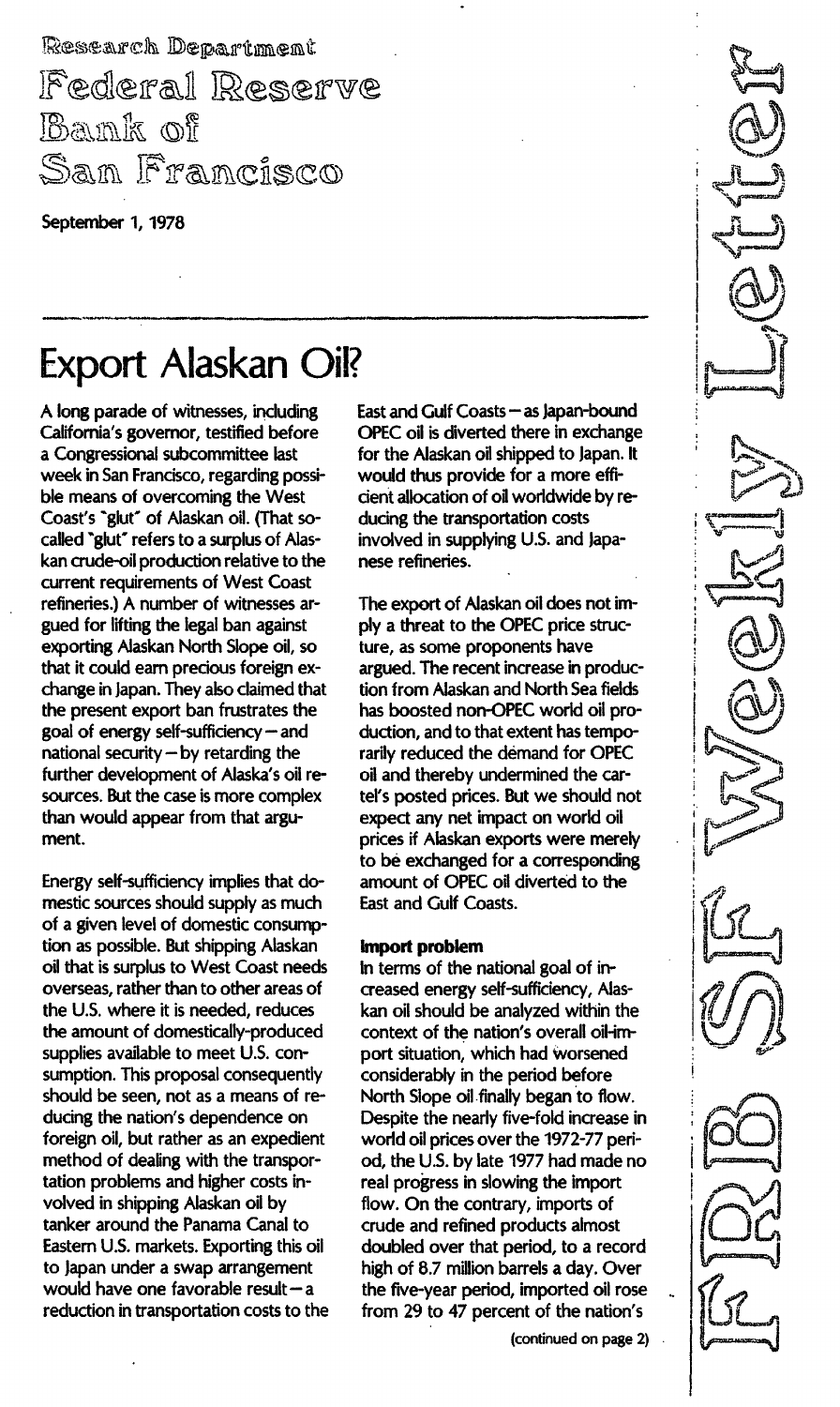Research Department

# Federal Reserve Bank of <u>San Francisco</u>

Opinions expressed in this newsletter do not necessarily reflect the views of the management of the Federal Reserve Bank of San Francisco, nor of the Board of Governors of the Federal Reserve System.

total petroleum requirements, and OPEC oil jumped from 20 to 42 percent of total consumption. Between 1972 and 1977, oil imports in value terms jumped from \$5 billion to \$45 billion, and thus accounted for a major share of the nation's deteriorating foreign-trade balance.

The rise in import volurne reflected the growing disparity between domestic consumption and production. Between 1972 and 1977, U.S. consumption of refined petroleum products rose by 12 percent, while domestic crude production dropped by 13 percent. The declining production trend was not halted until Prudhoe Baysupplies came on stream late last year.

#### Alaska's contribution

North Slope oil at that point began to displace some foreign crude of comparable sulfur content and gravity, not only in the West but in other areas of the nation. Imports of crude and refined products fell 13 percent, both in volume and value terms, between the first half of 1977 and the first half of 1978. This displacement has occurred because North Slope producers have priced their crude competitively with comparable-quality foreign oil on a delivered-cost basis, and because refineries purchasing North Slope crude have been granted the same entitlement benefits for Alaskan as for foreign oil.

Nonetheless, the entire North Slope production - 1.1 million barrels/ day - offsets only a modest amount of the total U.S. oil import flow, which had reached an annual high of 8.7 million barrels/day last year. Moreover, North Slope oil will curb the import trend only temporarily. As domestic consumption continues to grow, dependence on foreign oil will again increase, in the absence of an unlooked-for upsurge in total domestic production, emanating from Prudhoe Bay or other U.S. fields.

#### Why the glut?

But if all this is true, why is there a "glut" today? The answer is that there is no glut in terms of the nation's total oil requirements, but only in terms of \Nestern refinery consumption. At present consumption rates, West Coast (District 5) refineries are able to absorb only about 550,000 barrels/ day of North Slope crude, after allowing for supplies from other Western fields, the refineries' product mix, and their technical capability for processing high-sulphur Alaskan crude. Thus, roughly half of the Prudhoe Bay output is surplus to the \/Vest Coast's needs. But the important point is that this is not a nationwide surplus  $-$  otherwise the U.S. would not be so heavily dependent on foreign imports. Rather, the so-called "glut" is a localized problem arising from the technical and output characteristics of West Coast refineries  $-$  and from the lack of the necessary pipelines to transport the West Coast surplus most efficiently (i.e., at lowest cost) to deficit areas of the nation.

While Alaskan oil is surplus to the needs of Western refineries, refineries in the Northern Tier states bordering Canada (such as Montana, North Dakota and Minnesota) face the prospect of a serious crude-oil shortage. Some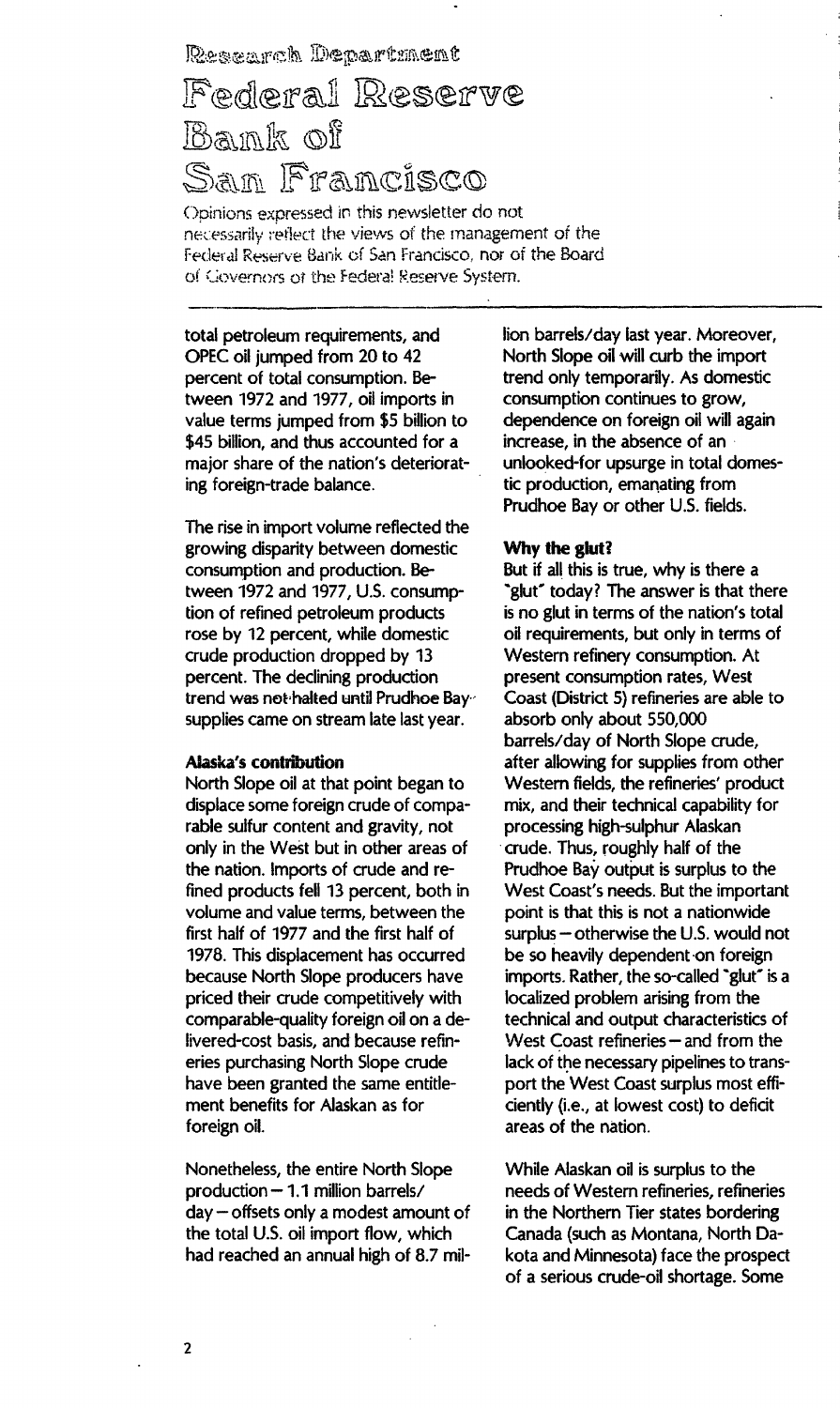

of these refineries are almost wholly dependent upon Canadian crude, which the Canadian government plans to stop exporting by 1982 in order to meet that nation's own requirements. North Slope crude could help make up for that shortfall if the pipeline proposed to carry Alaskan oil to that region were in place.

## Where to ship?

At the present time, however, the only real alternative is for producers to ship the surplus Alaskan oil by tanker to the Gulf and East Coasts via the Panama  $Canal$  – the approach that is currently being followed. Shipping the oil to Japan or other markets overseas is forbidden under terms of the legislation authorizing the construction of the Alaskan Pipeline, but that alternative remains attractive to North Slope producers. If the ban were lifted, exchange agreements could be made by Alaskan producers and Japanese refineries, with North Slope oil being exported to Japan and Japan-bound crude from the Middle East being diverted to the Gulf and East Coasts.

This type of swap arrangement would help reduce our large trade deficit with Japan, and also result in some transportation cost savings on the part of producers, which might be passed on to refiners and ultimately to consumers in the Eastern United States. However, it would not improve our overall trade position, nor would it reduce the nation's dependence on foreign oil. For every barrel of Alaskan oil shipped to Japan instead of around the Panama Canal, an equivalent amount of Middle Eastern oil would have to be imported. In fact, it would

conflict with the Administration's goai of supply security, which would call for the greatest possible substitution of Alaskan for imported oil in domestic markets. Partly for that reason, and partly to encourage the construction of domestic pipelines for carrying Alaskan oil, the Administration has opposed the removal of the legal ban on Alaskan crude exports as well as any moves to shut-in capacity at Western fields.

Indeed, a number of proposed pipelines that would link West Coast ports with refineries further East are now under consideration by various Federal and state regulatory agencies. The set most likely possibilities include a Northern Tier pipeline extending from Port Angeles, Washington to Clearbrook, Minnesota, and a SOHIO pipeline extending from Long Beach, California to Midland, Texas. Completion of one or both of those pipelines would provide a lower cost transportation alternative than shipments by tanker around the Panama Canal. Also, by providing a higher return at the wellhead, their completion might also encourage North Slope producers to make the investments required to raise production at the existing Prudhoe Bay reserve to its full potential of 1.6 mi! lion barrels/day  $-$  and perhaps even spur further exploratory drilling. But in the absence of some Federal or state decision – either to approve the construction of proposed pipelines or to permit Alaskan oil exports to Japan-North Slope producers will continue to be faced with the highest cost transportation alternative, thus reducing their net return at the wellhead.

Yvonne levy